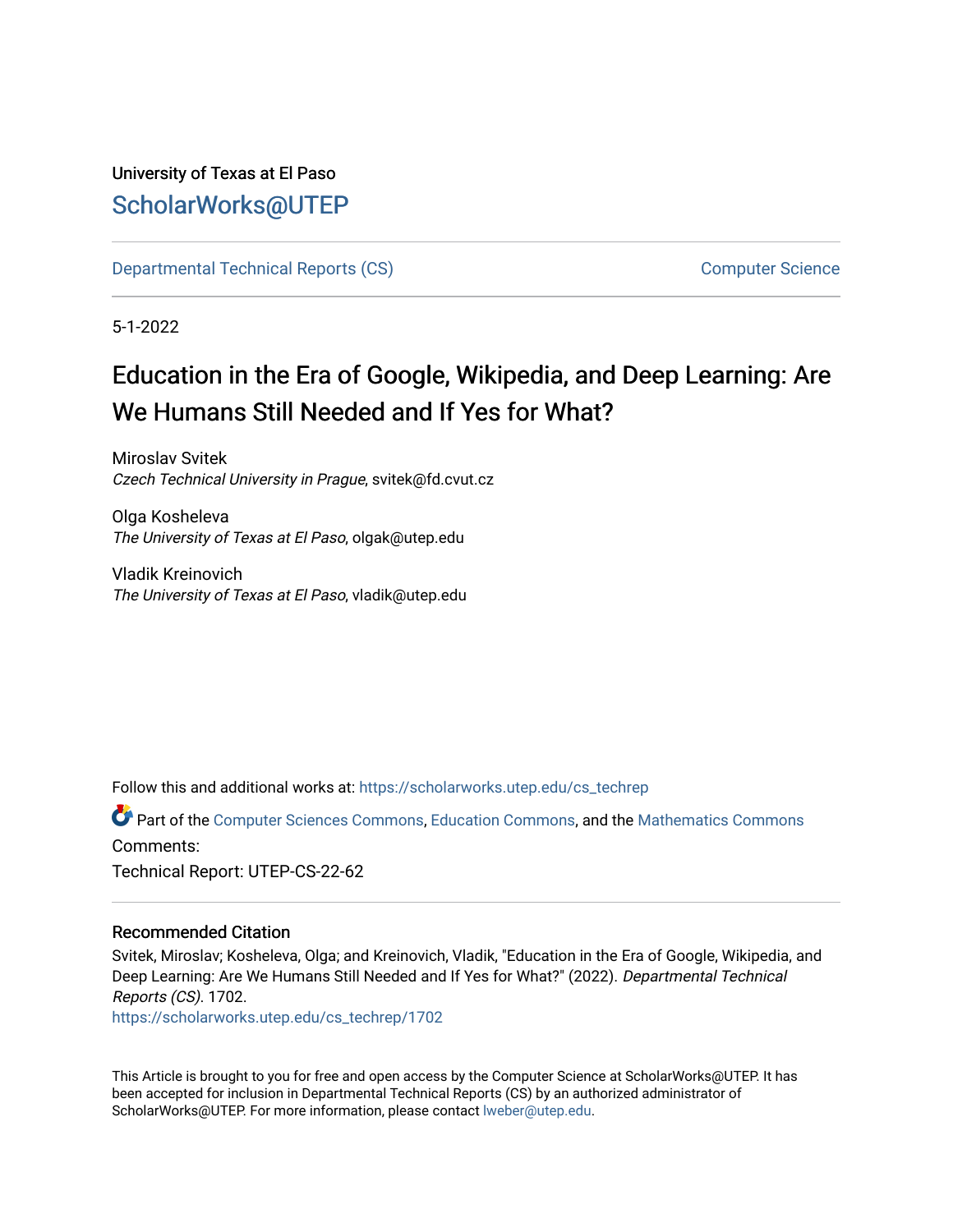

VIII International Forum on Teacher Education

## Education in the Era of Google, Wikipedia, and Deep Learning: Are We Humans Still Needed and If Yes for What?

Miroslav Svitek (a), Olga M. Kosheleva (b), Vladik Kreinovich\* (c)

*(a) Czech Technical University in Prague, Prague, Czech Republic, svitek@fd.cvut.cz (b), (c) University of Texas at El Paso, El Paso, Texas 79967, USA[, olgak@utep.edu,](mailto:olgak@utep.edu) [vladik@utep.edu](mailto:vladik@utep.edu)*

Abstract One of the main purposes of education is to teach skills needed in future life and future jobs. What is important and what is useful changes with time. Before the industrial revolution, routine mechanical work was an important part of human activity – now machines can do it (and do it better). Before printing, copying was an important activity – now copy machines do it. Before computers, humans were needed for computing – now computer do it better. With Wikipedia and Google, there is not much need for scholars being erudite. Even extracting dependencies from data – one of the most creative human activities – is now often done automatically, by deep learning techniques, and these techniques are getting better every day. Students that we teach now will be in the workforce for many decades. What should we teach them that will remain useful to them in decades to come? Our answer: ability generalize from a few facts, this is where we are still better than computers.

*Keywords*: future of education, human vs. machine creativity, bounded rationality, experimental psychology, why-questions.

© 2022 Olga M. Kosheleva, Vladik Kreinovich, Christian Servin This is an open access article distributed under the terms of the Creative Commons Attribution License (CC BY 4.0), which permits unrestricted use, distribution, and reproduction in any medium, provided the original author and source are credited.

Published by Kazan federal university and peer-reviewed under responsibility of IFTE-2022 (VIII

\* Corresponding author. E-mail: vladik@utep.edu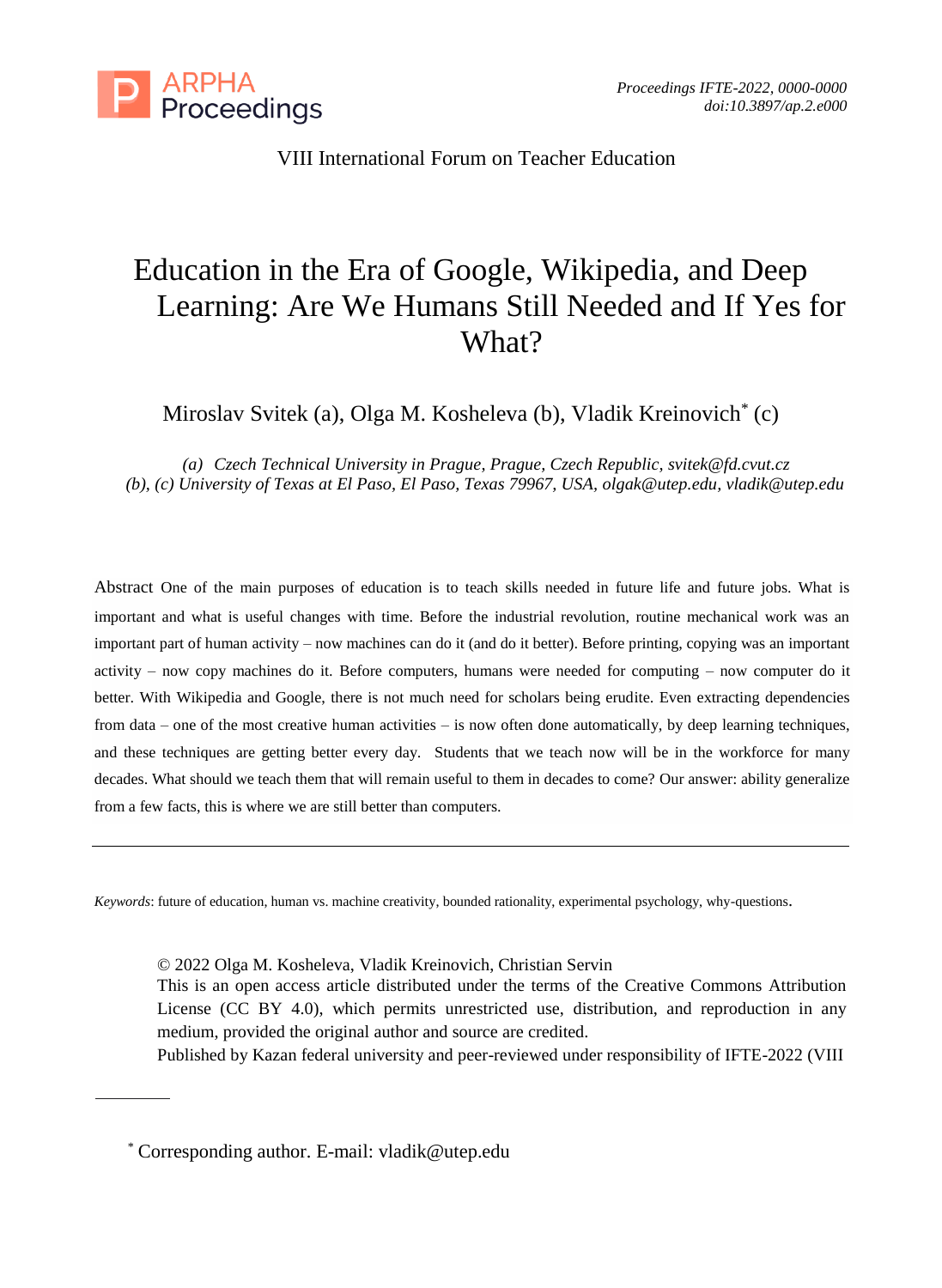International Forum on Teacher Education)

#### **Research problem.**

One of the main purposes of education is to teach skills needed in future life and future jobs. The problem is that what is important and what is useful changes with time.

- Before the industrial revolution, routine mechanical work was an important part of human activity – now machines can do it (and do it better).
- Before printing, copying was an important activity now copy machines do it.
- Before computers, humans were needed for computing now computer do it better.
- With Wikipedia and Google, there is not much need for scholars being erudite.
- Even extracting dependencies from data one of the most creative human activities is now often done automatically, by deep learning techniques, and these techniques are getting better every day.

Students that we teach now will be in the workforce for many decades.

What should we teach them that will remain useful to them in decades to come?

#### **Purpose of the study**

The main purpose of this study is to provide general guidelines for predicting what human skills will remain important in the future – and thus, what skills we need to teach to students to better prepare them for this future.

#### **Research method**

To better understand where creative human reasoning can be useful, we need to better understand this reasoning.

In our study, we actively use the results of experimental psychology, especially research by Nobelist David Kaheman and others on limitations of human reasoning; see, e.g., (Kahneman, 2011). According to this research, one of the main reasons why our decisions are suboptimal (and often even irrational) is that we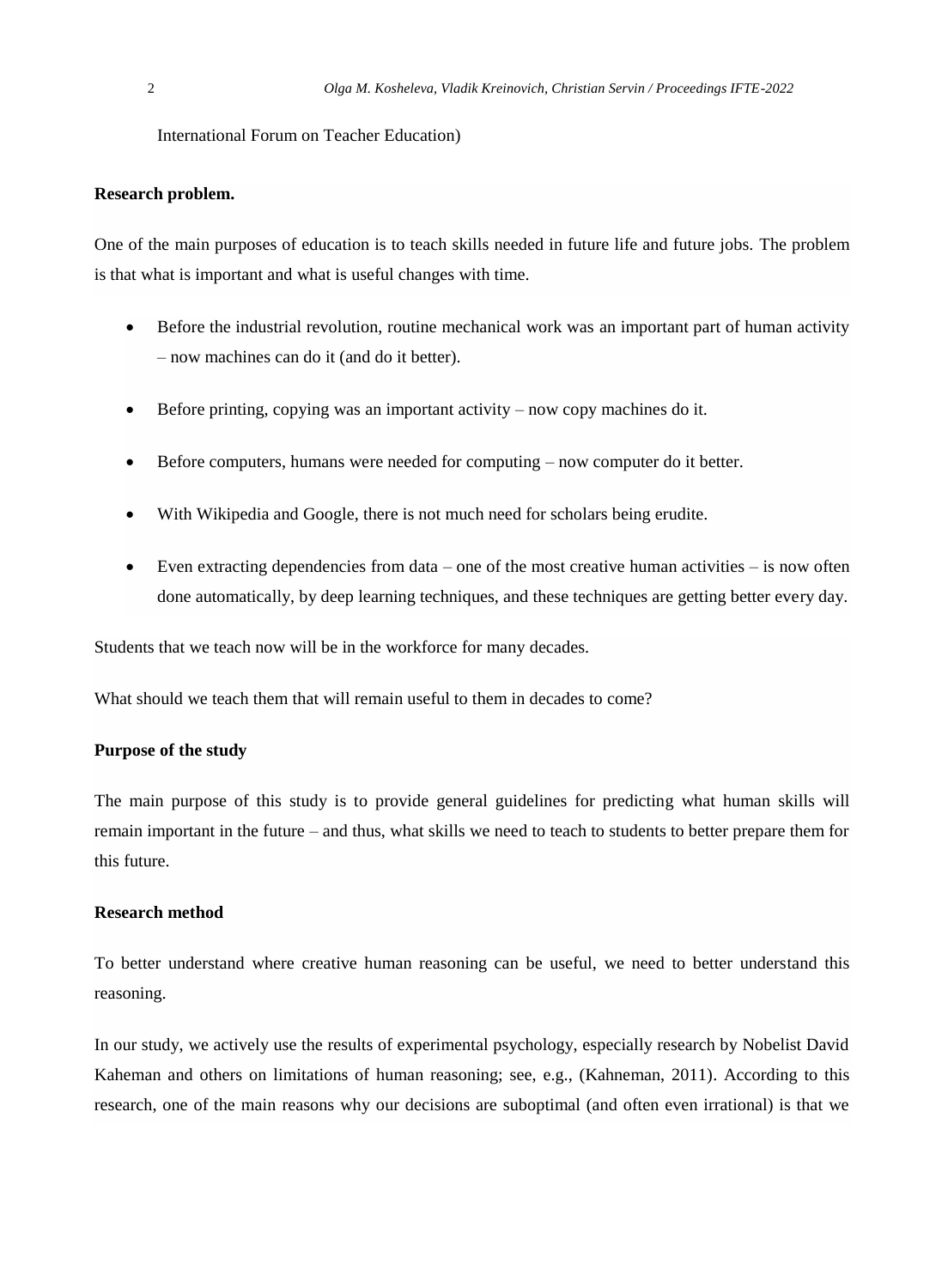have what psychologists call *bounded rationality*, a very limited ability to actively memorize and process information.

At first glance, this sounds like a handicap.

However, on second thought, maybe not:

- with huge number of neurons in the brain,
- why would billion years of evolution select such limited data processing abilities?

The fact that evolution selected this makes us believe that this bounded rationality is actually an advantage.

Indeed, to survive, we need to predict the future situations, and it is advantageous to predict based on as little information as possible. This ability to extract rules from few examples is the humans' main asset:

- deep learning needs thousands of examples for this where
- we humans need only a few.

This is what we need to concentrate on: *ability to provide a common explanation for several phenomena.* 

#### **Recommendations**

Students should not just memorize formulas and algorithms – they should learn how different formulas and algorithms can be derived from basic principles.

In teaching, the emphasis should be:

- not on "What?" and
- not on "How?"
- but on "Why?".

For example, if a student understands why, he/she can derive the formulas – this is, e.g., how mathematicians learn formulas (as opposed to, e.g., engineers).

#### **Acknowledgments**

This work was supported in part by the National Science Foundation grants 1623190 (A Model of